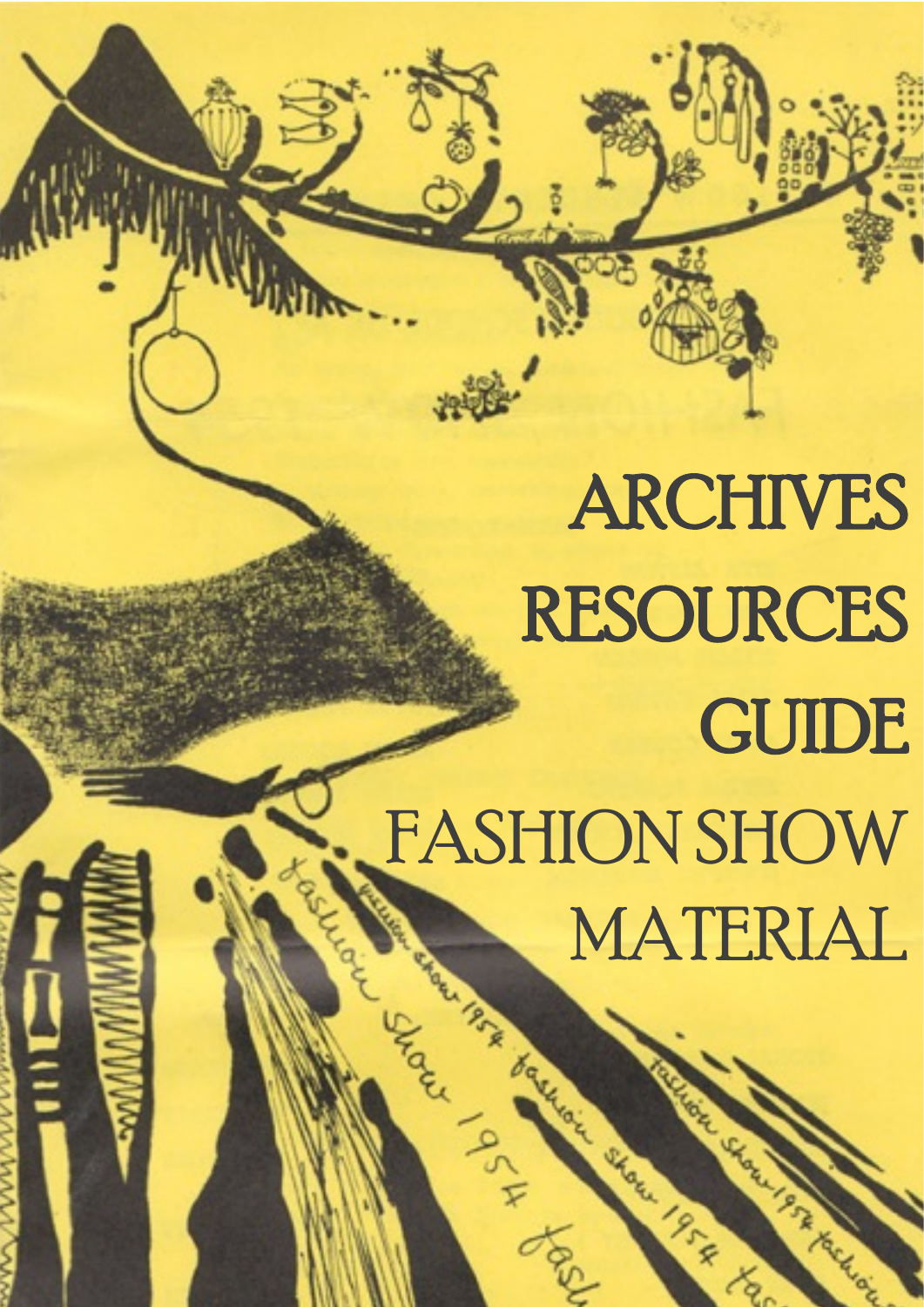# **Introduction**

The fashion show has been held at GSA since 1947. This was celebrated in February 2017 with an exhibition on the fashion shows, and exhibited holdings from the GSA Archives and Collections. Two blogs have been published on the fashion show exhibition, [part one](http://www.gsaarchives.net/2017/03/70-years-gsa-fashion-shows-part-one-1940s-1960s/) and [part two](http://www.gsaarchives.net/2017/03/70-years-gsa-fashion-shows-part-two-1970s-2017/) can be found on the Archives and Collections website.

All material pertaining to the fashion show has been tagged with the *[fashion shows](http://www.gsaarchives.net/archon/index.php?p=core/search&subjectid=1112)* subject index term in the Archives and Collections online catalogue.

# **Existing GSA ACC fashion show material**

Material relating to the fashion show can be found in The Glasgow School of Art Institutional Archive, reference: GSAA. This includes:

- [GSAA/EPH/1](http://www.gsaarchives.net/archon/index.php?p=collections/findingaid&id=392&rootcontentid=443&q=%22GSAA%2FEPH%2F1%22#id444) Ephemera Collections (includes some fashion show flyers and programmes)
- [GSAA/EPH/10](http://www.gsaarchives.net/archon/index.php?p=collections/findingaid&id=392&rootcontentid=443&q=%22GSAA%2FEPH%2F10%22#id453) Posters
- [GSAA/P/1](http://www.gsaarchives.net/archon/index.php?p=collections/findingaid&id=392&rootcontentid=912&q=%22gsaa%2Fp%2F1%22#id913) Loose photographs
- [GSAA/P/2](http://www.gsaarchives.net/archon/index.php?p=collections/findingaid&id=392&rootcontentid=912&q=%22gsaa%2Fp%2F2%22#id2528) Photograph albums (includes an album for the 1952 fashion show and an album for the 1953 fashion show - copyright Getty Images)
- [GSAA/NEW](http://www.gsaarchives.net/archon/index.php?p=collections/findingaid&id=392&rootcontentid=894&q=%22gsaa%2Fnew%22#id894) Newscuttings these are fragile and currently not accessible for researchers
- [GSAA/AV/1](http://www.gsaarchives.net/archon/index.php?p=collections/findingaid&id=392&rootcontentid=17206&q=%22gsaa%2Fav%2F1%22#id17207) Audiovisual files of the undergraduate fashion shows

Fashion show material can also be found under the following collections:

- [DC 093](http://www.gsaarchives.net/archon/index.php?p=collections/findingaid&id=515&q=dc+093) GSA Undergraduate Fashion Show, 1950-1980
- [DC 062](http://www.gsaarchives.net/archon/index.php?p=collections/controlcard&id=443&q=dc+062) Papers relating to Robert Stewart, artist and designer
- [DC 089/1/3](http://www.gsaarchives.net/archon/index.php?p=collections/findingaid&id=499&rootcontentid=16392&q=dc+089%2F1%2F3#id16396) Photographs from Fraser Taylor, GSA student and designer with The Cloth
- [DC 101](http://www.gsaarchives.net/archon/index.php?p=collections/controlcard&id=524&q=dc+101) Papers of Veronica Matthew

## **Recent Accessions**

As part of the exhibition in 2017, GSA received a number of items relating to the fashion show, from alumni. These have been catalogued under [DC 093.](http://www.gsaarchives.net/archon/index.php?p=collections/controlcard&id=515&q=dc+093)

This includes a range of items pertaining to the fashion shows, including:

- [DC 093/1](http://www.gsaarchives.net/archon/index.php?p=collections/findingaid&id=515&rootcontentid=17066&q=dc+093%2F1#id17066) Student Work including garments
- [DC 093/2](http://www.gsaarchives.net/archon/index.php?p=collections/findingaid&id=515&rootcontentid=17067&q=dc+093%2F2#id17067) Programmes
- [DC 093/3](http://www.gsaarchives.net/archon/index.php?p=collections/findingaid&id=515&rootcontentid=17068&q=dc+093%2F3#id17068) Photographs
- [DC 093/4](http://www.gsaarchives.net/archon/index.php?p=collections/findingaid&id=515&rootcontentid=17069&q=dc+093%2F4#id17069) Press coverage

## **Fashion Show Films**

From the late 1970s, a number of these shows were filmed. GSA Archives and Collections hold five films from 1978 to 1986, namely 1978, 1982, 1984, 1985 and 1986.

These have been catalogued and are available on our online catalogue at  $GSAA/AY/1$ . The catalogue descriptions include what is included in the films, details of themes, courses the students attended, a brief description of the set design and listed soundtracks. The physical description of the